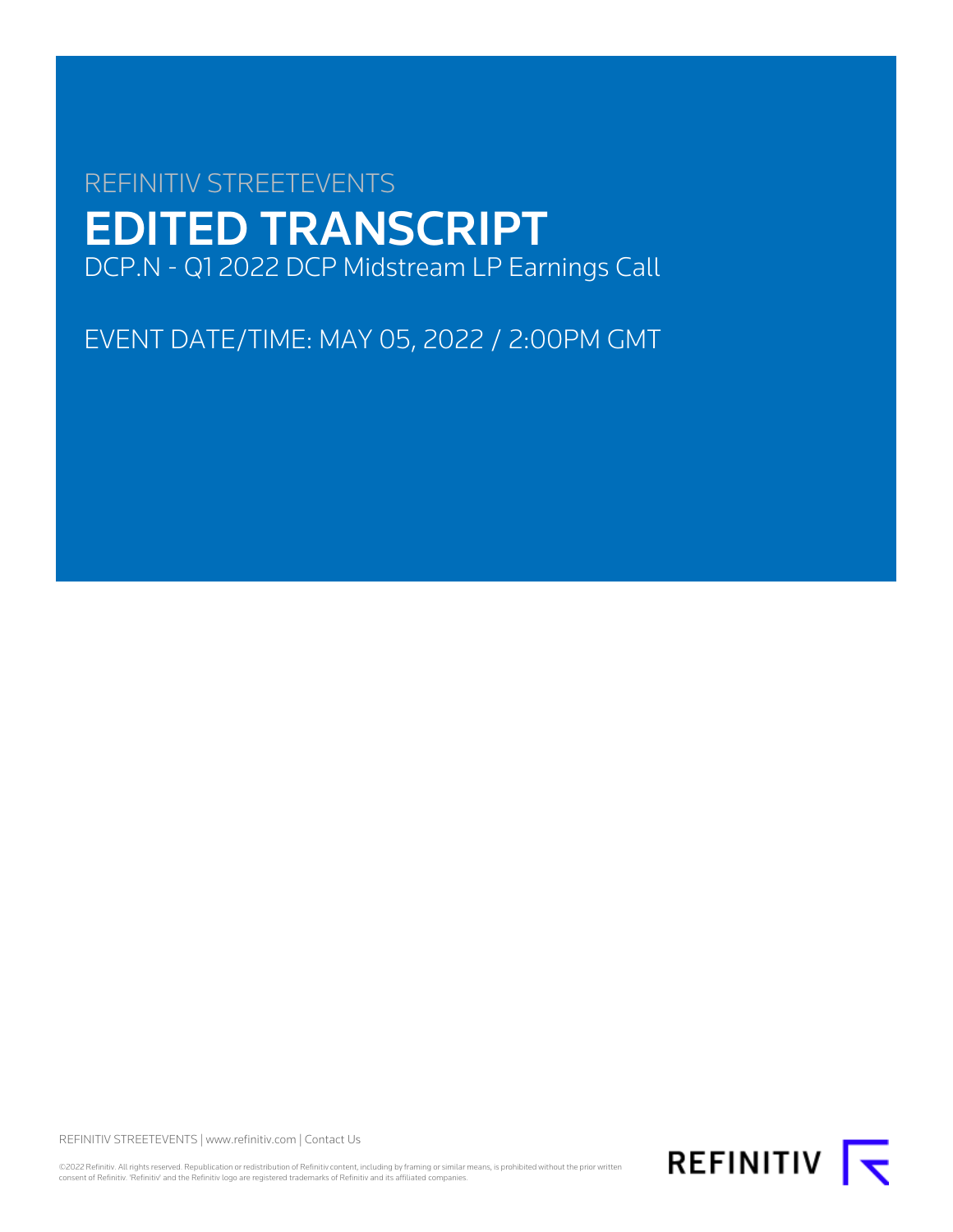## **CORPORATE PARTICIPANTS**

**[Michael Fullman](#page-1-0)** DCP Midstream, LP - Director, Investor Relations **[Sean P. O'Brien](#page-2-0)** DCP Midstream, LP - Group VP & CFO of DCP Midstream GP, LLC **[Wouter T. van Kempen](#page-1-1)** DCP Midstream, LP - Chairman, President & CEO of DCP Midstream GP, LLC

## **CONFERENCE CALL PARTICIPANTS**

**[Gabriel Philip Moreen](#page-6-0)** Mizuho Securities USA LLC, Research Division - MD **[James Eugene Carreker](#page-9-0)** U.S. Capital Advisors LLC, Research Division - Executive Director **[Michael Jacob Blum](#page-5-0)** Wells Fargo Securities, LLC, Research Division - MD and Senior Analyst **[Michael Raphael Cusimano](#page-8-0)** Pickering Energy Partners Insights - Research Analyst **[Spiro Michael Dounis](#page-4-0)** Crédit Suisse AG, Research Division - Director

## <span id="page-1-0"></span>**PRESENTATION**

#### **Michael Fullman** - DCP Midstream, LP - Director, Investor Relations

Thank you. Good morning, and welcome to the DCP Midstream First Quarter 2022 Earnings Call. Today's call is being webcast, and I encourage those listening on the phone to view the supporting slides, which are available on our website at dcpmidstream.com.

Before we begin, I'd like to point out that our discussion today includes forward-looking statements. Actual results may differ due to certain risk factors that affect our business. Please review the second slide in the deck that describes our use of forward-looking statements, and for a complete listing of risk factors, please refer to the partnership's latest SEC filings. We will also use various non-GAAP financial measures, which are reconciled to the most comparable GAAP financial measures in schedules in the appendix section of the slides. Wouter van Kempen, CEO; and Sean O'Brien, CFO, will be our speakers today. And after their remarks, we will take your questions.

<span id="page-1-1"></span>With that, I'll turn the call over to Wouter.

#### **Wouter T. van Kempen** - DCP Midstream, LP - Chairman, President & CEO of DCP Midstream GP, LLC

Thank you, Mike. Good morning, everyone. We appreciate you joining us. On today's call, we'll look at our Q1 financial performance, highlighting the earnings power of the diversified DCP business model and reviewing the significant progress we've made towards strengthening our balance sheet.

Before getting into our quarterly results, I'd like to briefly touch on the macro environment impacting the energy industry today. On our fourth quarter call, I highlighted the constructive environment projected to benefit DCP, which included producers' commitment to capital discipline and a strengthening demand for our products and services as the world reopened from COVID-19 restrictions. These factors supported our 2022 outlook for moderate growth, favorable commodity pricing and strong cash generation.

Since that call, world events brought a stark reminder of the role the U.S. oil and gas industry plays in meeting global energy demand and providing energy security. This increased focus supports the long-term outlook for U.S. production which will benefit our customers and DCP alike.

As we turn to our Q1 results, I'm proud to announce that for adjusted EBITDA, DCF and excess free cash flow, we reported record quarterly results. For the quarter, we realized adjusted EBITDA of \$436 million and DCF of \$337 million, and our excess free cash flow, which we define as free cash flow after paying our distributions and funding our growth capital program, was approximately \$0.25 billion. This performance has enabled us to continue our delevering efforts and achieve investment-grade balance sheet metrics.

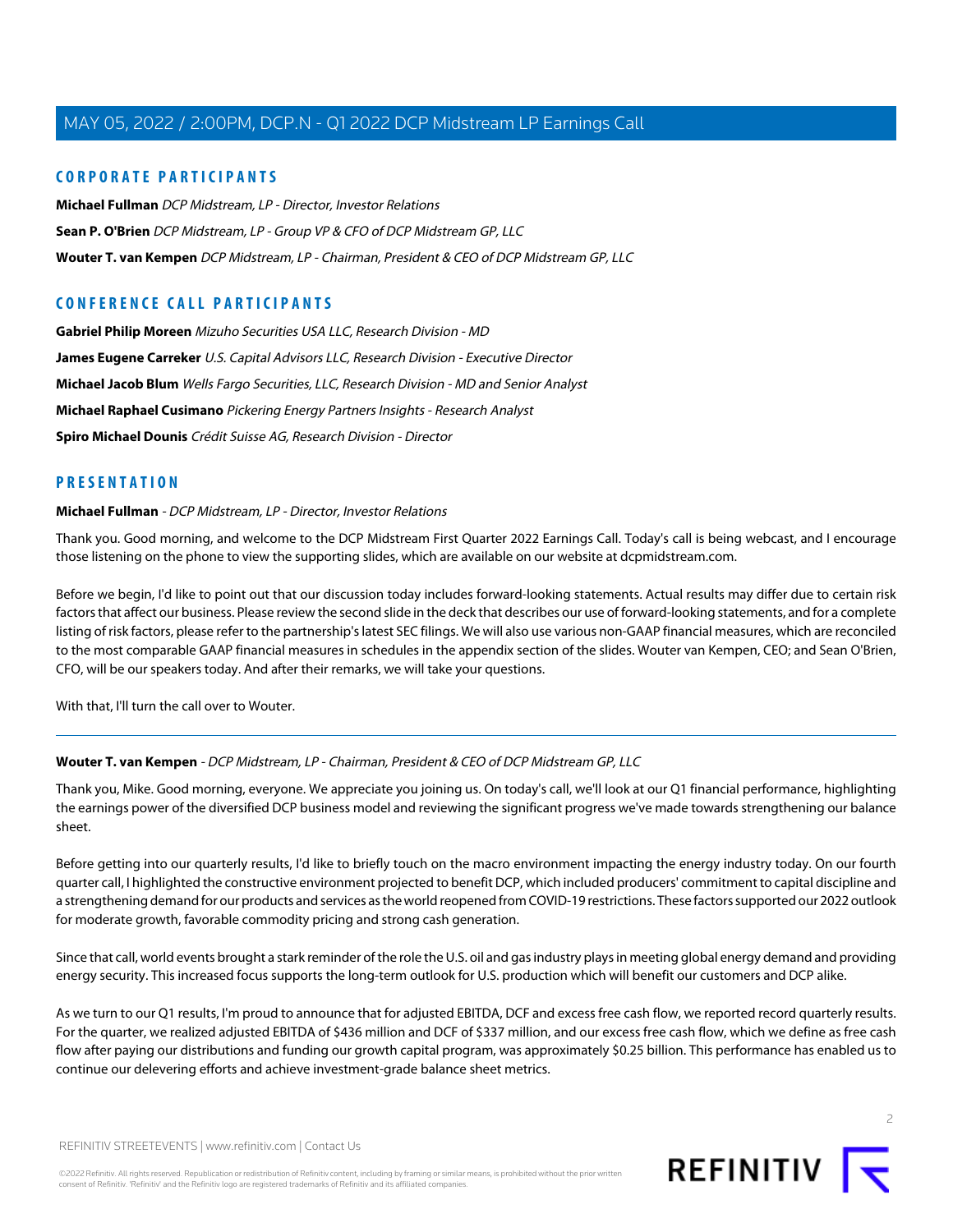Closing the quarter at 3.3x, well ahead of our internal time line, sets up well for a second half distribution raise. This fast start exceeds where we expected to be at this point and builds great momentum as we continue through the year. And for that reason, coupled with continued favorable fundamentals and pricing outlook, I'm pleased to announce that we expect to significantly exceed our 2022 full year guidance for adjusted EBITDA, DCF and excess free cash flow.

<span id="page-2-0"></span>And with that, I'll turn it over to Sean to give us further insight into our financial results.

#### **Sean P. O'Brien** - DCP Midstream, LP - Group VP & CFO of DCP Midstream GP, LLC

Thanks, Wouter, and good morning, everyone. On Slide 4, I'll walk you through the key drivers that led to our record first quarter performance, with DCF up 54% and adjusted EBITDA up 32% versus last quarter. On our fourth quarter call, I outlined a series of trends we expected as we entered 2022. And I'm pleased to report that the business capitalized during the quarter to deliver very strong results that exceeded our initial expectations.

In line with our comments from the last quarter call, the favorable commodity environment proved to be a strong tailwind as our G&P business benefited greatly from commodity pricing and a strengthened hedge book, which resulted in a \$45 million improvement quarter-over-quarter. Additionally, our logistics business performed extremely well as we optimized our gas storage business, taking full advantage of the strong natural gas markets we saw in early January. And as expected, our cash distributions from our joint ventures were up significantly in Q1, as Q4 distributions were dampened by the timing of ad valorem taxes.

Lastly, we saw a normalization of our cost and capital expenditures, placing us in line with our 2022 outlook and moving from our traditionally higher weighted Q4 spend. These strong results more than offset the impact of winter weather had on our G&P volumes and asset performance across a couple of our key regions. Despite the slow start on volumes, we are starting to see favorable signs in our G&P businesses, as exit rates strengthened in the Mid-Con and South regions and the DJ and Permian recovered from Q1 weather. Our business is performing well, and I'm pleased with how we're set up for the rest of the year as the commodity outlook remains very strong. If the current forward curve holds up, we could potentially see \$200 million plus of upside to our original full year midpoint guidance, putting us well above the high end of our adjusted EBITDA range.

So we move to Slide 5. I'd like to provide a summary of our Q1 financial position. Starting with earnings mix. We are currently sitting at 83% fee and hedge for 2022, providing consistent, stable cash flow and also leaving us significant upside as our portfolio takes advantage of the strong current fundamentals. And while we're comfortable with our current 2022 hedge book levels, we are capitalizing on the current market and adding hedges in 2023 and 2024 at very attractive pricing levels.

From an excess free cash flow perspective, we saw greater than 100% increase quarter-over-quarter, which allowed us to continue prioritizing debt reduction. While the commodity environment significantly benefited margins, we experienced higher working capital needs associated with our hedge book. However, we expect that to improve over the remainder of the year. All in, we reduced our absolute debt by roughly \$100 million in Q1 and closed the quarter with leverage at 3.3x, which has our balance sheet in line with investment-grade metrics as we continue to build momentum with the rating agencies.

In closing, this record quarter is a testament to the strength of the DCP business model. Over the years, we've taken very deliberate actions to prioritize debt reduction, leverage our DCP 2.0 digital transformation to reset our cost structure, diversify our earnings mix by extending our value chain and increasing fee-based earnings, all while exercising capital discipline. These deliberate strategic actions allow DCP to successfully navigate the historic volatility we've seen over the last couple of years while continuing to drive earnings growth regardless of the commodity price environment. We have a proven track record of execution and our assets continue to prove their earnings power.

Now I'll pass it back to Wouter to discuss our outlook.



©2022 Refinitiv. All rights reserved. Republication or redistribution of Refinitiv content, including by framing or similar means, is prohibited without the prior written consent of Refinitiv. 'Refinitiv' and the Refinitiv logo are registered trademarks of Refinitiv and its affiliated companies.

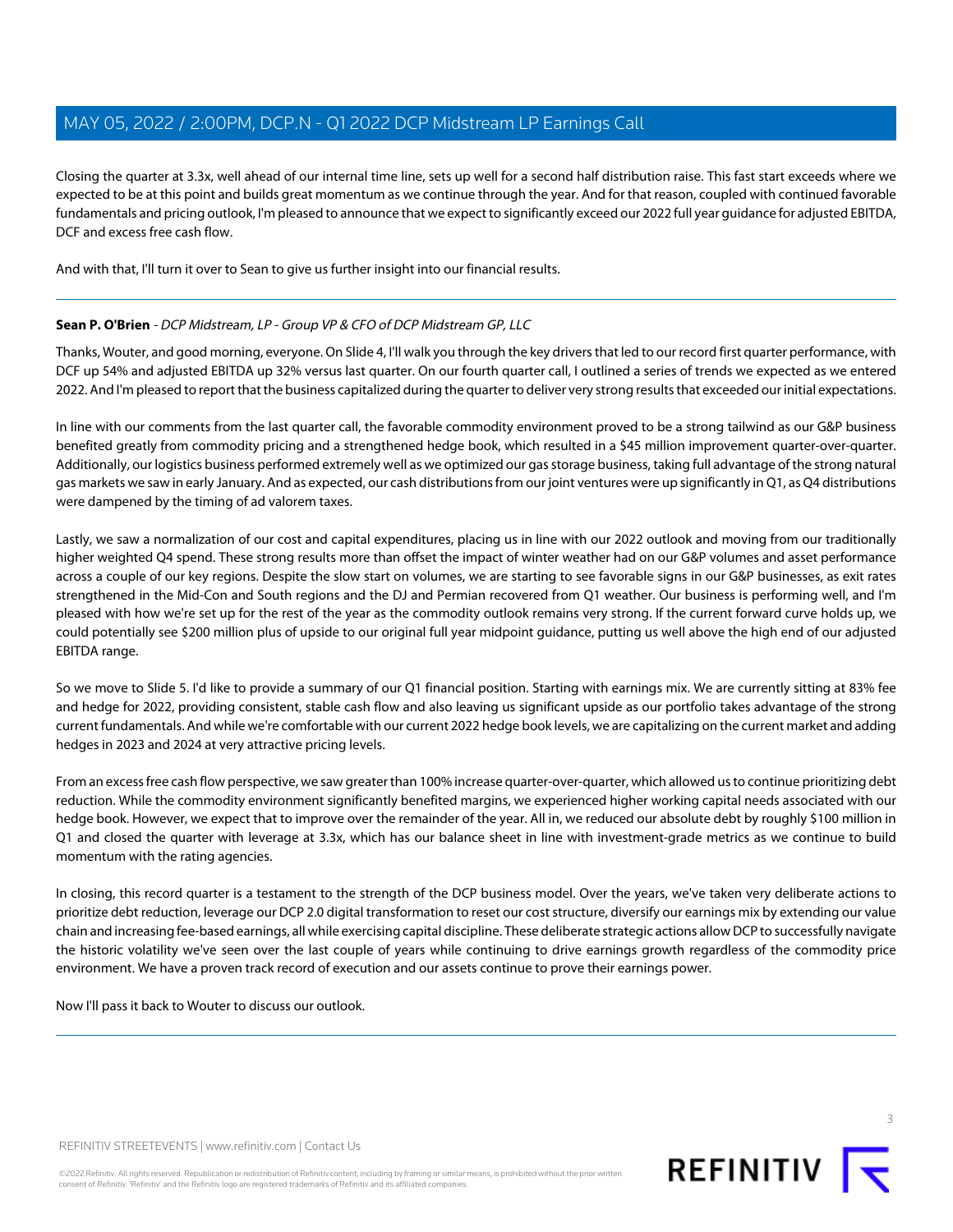## **Wouter T. van Kempen** - DCP Midstream, LP - Chairman, President & CEO of DCP Midstream GP, LLC

Thanks, Sean. As we move to Slide 6, I'll highlight the success we've had executing our financial strategy that has both strengthened our balance sheet and given us significant financial flexibility as we move forward. Almost 2 years ago, we outlined a plan to create a balance sheet resilient in all commodity cycles, targeting 3.5x mid-cycle leverage. On this slide, you can see the great progress we've made towards this goal by rapidly reducing our leverage almost a full turn over the course of the past year, going from 4.2x in Q2 last year to 3.3x as we exit Q1.

With our optimistic outlook for 2022, we plan to continue strengthening our balance sheet through a combination of earnings growth and focused debt reduction. First, from an earnings perspective, our diversified and balanced portfolio has performed extremely well, setting us up to deliver significant year-over-year earnings growth in excess of the high end of our financial guidance ranges. And at the same time, from a deleveraging perspective, we plan to continue utilizing excess free cash flow to significantly reduce our absolute debt, which should have us on track to end the year well below 3x leverage.

Together, our debt reduction focus and strong earnings platform provides us the financial flexibility we've been targeting, which creates significant optionality to address our capital allocation priorities, including targeting a distribution rate in the second half of the year, opportunistically evaluating repurchase opportunities and pursuing strategic growth to drive long-term value for our stakeholders.

Moving to Slide 7. I'll hit on the core areas we see driving growth for the business. Broadly, there is still a lot of excess capacity within the midstream space that needs to be absorbed, so we will continue executing our supply-long, capacity-short strategy on the processing side, while focusing our capital investments on field gathering expansions. This disciplined capital approach will service our customers' needs while also preserving long-term optionality if larger scale investments are needed.

Within the DCP portfolio, we see 3 core areas that provide opportunities to efficiently grow our business, the DJ, the Delaware and the Midland basins. In the DJ, our volume forecast remains strong, with expectations for steady growth. With our assets currently operating near capacity, we will continue to evaluate options to expand our system in order to support our life-of-lease acreage dedications. And as an example of a very capital-efficient solution to support our customers' near-term needs, in the last couple of weeks, we successfully executed an additional offload in the DJ Basin to secure up to 100 million cubic feet per day of incremental processing capacity to service our customers' drilling plans. Moving forward, we will also continue to invest in our gathering infrastructure and be in a position to pursue additional expansion options dependent on our producers' outlook.

Another exciting area for us is the Delaware Basin, where we benefit from the scale and scope of our assets as our G&P and NGL network covers the northern and southern parts of the basin. In the Delaware, we've prioritized investments to enhance our gathering infrastructure, expanding our pipeline network and adding compression in alignment with our customers' production schedules. Our acreage dedications are a core focus area for our customers, and we will continue to efficiently spend capital to support their long-term plans.

Moving on to the Midland Basin. This is an area where we see a lot of opportunity to increase utilization across our system. Growth forecasts for the region continue to strengthen, and we've seen increased activity from private operators. Currently, we benefit from having available capacity, and we're positioned to invest as necessary to fill it. As an example, we recently approved the capital project to add large diameter gathering lines and additional compression to optimize and enhance our gathering system. This project is expected to increase utilization in the second half of the year and position us to compete for incremental supply.

The G&P investments in the DJ and Permian are all low multiple bolt-on expansions that will provide additional benefits to Sand Hills and Southern Hills supply. With a strong long-term outlook for U.S. production, opportunities across the footprint are increasing and we're positioned to respond. However, we also recognize that a key component to taking advantage of these opportunities is ensuring downstream NGL and natural gas takeaway options for our customers.

Over the last 10 years, DCP has built a solid track record of developing and driving downstream solutions. As residue takeaway has become a focal point for the Permian and a potential bottleneck to growth, we are pleased to be in advanced discussions with our Gulf Coast Express partners to support the Permian customers by bringing quick and efficient capacity to the market via an expansion of the GCX pipeline. With early indications

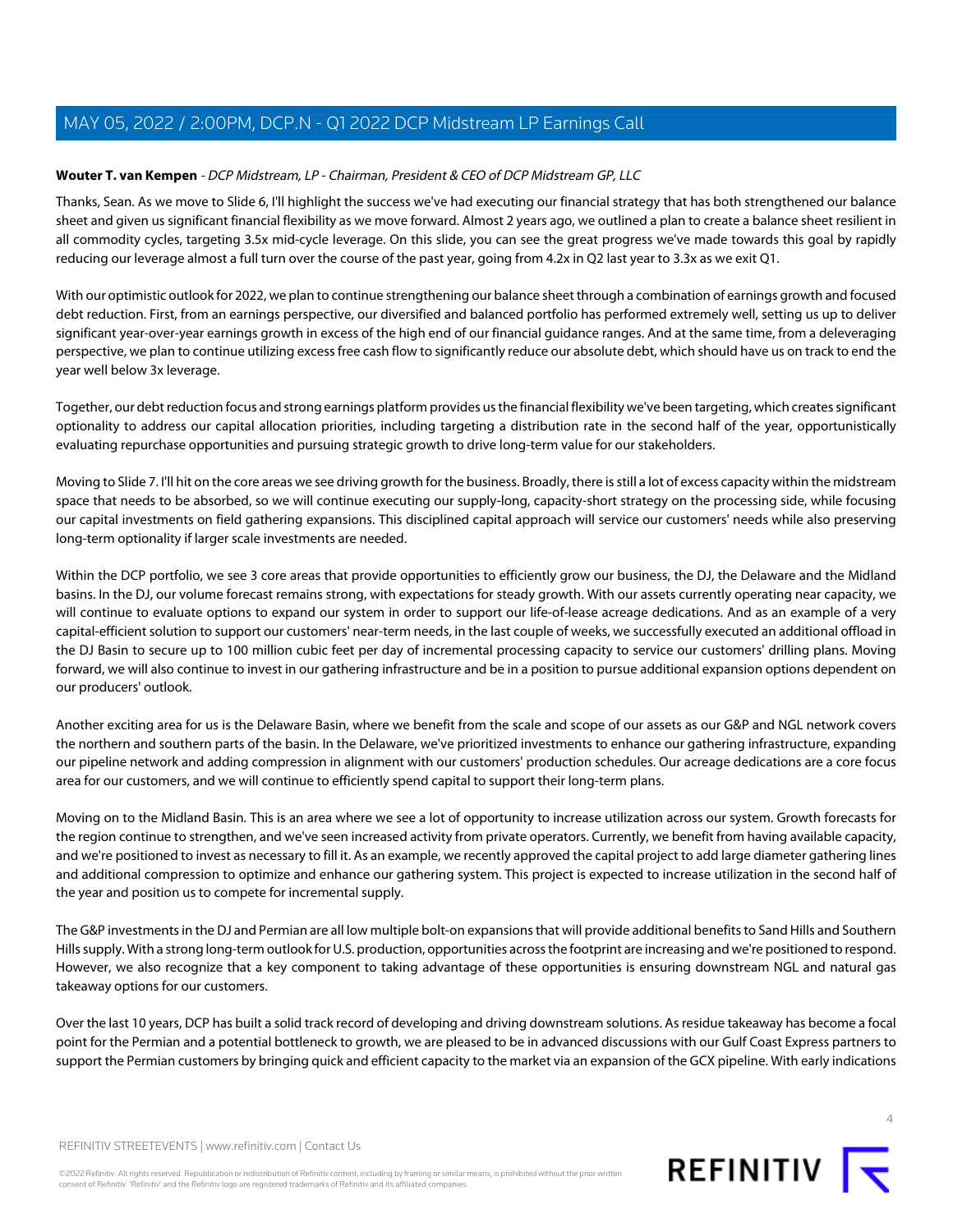of strong demand and a high level of interest, we expect to announce an open season in the coming days. In summary, we're seeing a number of opportunities in these growing areas but we will continue to take a disciplined approach when deploying capital.

Moving to Slide 8. Let me summarize the key takeaway from today's call. First, I'm extremely pleased with the fast start to the year as the DCP team delivered record results for adjusted EBITDA, DCF and excess free cash flow. These very strong results, coupled with our commitment to continue to strengthen our balance sheet, have DCP in line with investment-grade metrics. Moving forward, we believe fundamentals will remain advantageous. And with a continued strong commodity pricing environment, we are on track to exceed the high end of our 2022 financial guidance.

The outlook for DCP in our industry remains strong as the demand for U.S. production continues to strengthen, driven by a structural change in global supply and demand. And while we may see periods of significant volatility, DCP is well positioned to deliver strong results. We've transformed the DCP business. We've built a diversified and balanced portfolio, underpinned with strong fee-based earnings while retaining favorable commodity upside. This balanced portfolio and the DCP team's execution over the years has allowed us to deliver exceptional results regardless of commodity pricing.

Now as we potentially enter the start of a commodity super cycle, our commodity upside is a unique advantage, setting us apart from our peers and resulting in very strong earnings potential in this environment. With our strengthened balance sheet providing financial flexibility and the earnings power of the DCP business, we have great optionality to return additional capital and continue creating long-term value for all unitholders. I'm very proud of the work that has been done at DCP, and I trust that we've built a business that will continue to bring value to our customers and stakeholders alike.

And with that, I look forward to taking your questions.

## **QUESTIONS AND ANSWERS**

#### <span id="page-4-0"></span>**Operator**

(Operator Instructions) Our first question comes from Spiro Dounis with Credit Suisse.

#### **Spiro Michael Dounis** - Crédit Suisse AG, Research Division - Director

I want to start with guidance on the outlook, if we can. Obviously, you pointed to the \$200 million of upside here just on commodity. But -- and I guess we think about all the other variables, volume, costs, maybe optimization or marketing opportunities. I guess I'm curious, when we look at that midpoint and just forget about the commodity for a second, do you have any sense yet so far in the year how those other variables are trending? In other words, could we be above the midpoint just on those factors as well?

#### **Sean P. O'Brien** - DCP Midstream, LP - Group VP & CFO of DCP Midstream GP, LLC

Yes, Spiro, this is Sean. Absolutely. We did the \$200 million plus because with -- there's-- obviously, there's volatility in the commodity potentially depending on what forward you use, but it's looking very, very strong at the moment. But there's also, if you think about the quarter, we got off to a really strong start. The G&P, outside of the weather we had, was very solid. You look at the L&M business, really strong quarter. Storage had a great quarter. The pipelines had a great quarter.

So a couple of things maybe to answer your question directly. We gave that as a guide. It's kind of a low point, to be honest, I mean -- and I think you're thinking about it right. If you just get the commodity, you're going to be at that level. But we think there's some upside on we have volumes in there. Volumes are directly tied to the original guidance we gave back in February. We think that still holds, but maybe there's a little upside there. Producers are still being very disciplined, but we think potentially there could be something there.

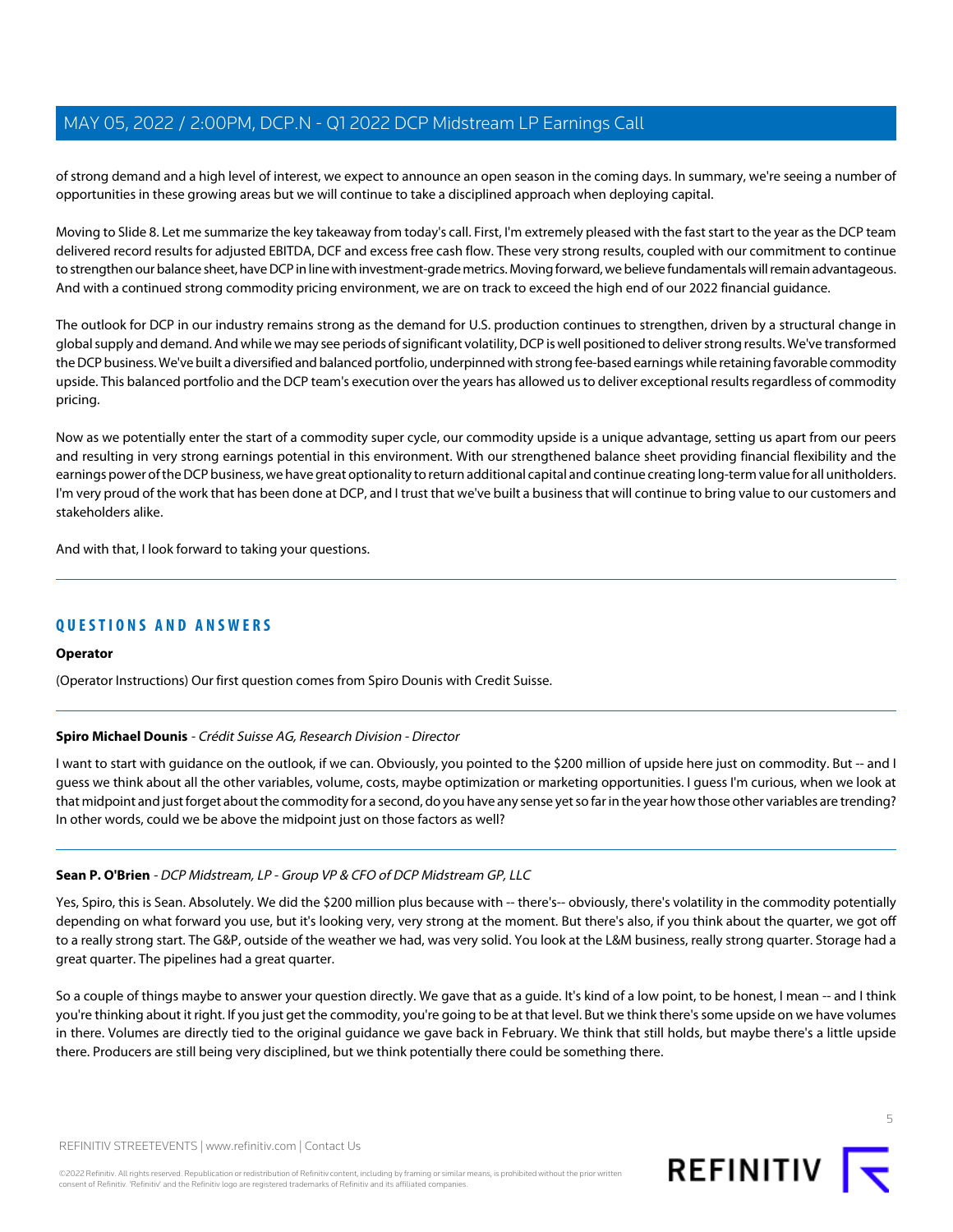We shifted into ethane recovery late in Q1, third-party ethane recovery. I think that's a potential upside as you think about the rest of the year. So the base business -- and I think you're right, we don't want people to lose that, performed very, very well in Q1 and we think we're set up not only because of the commodity, but for all those factors I mentioned for a really strong second half of the year.

#### **Wouter T. van Kempen** - DCP Midstream, LP - Chairman, President & CEO of DCP Midstream GP, LLC

Yes, Spiro, it's Wouter. Maybe to add a couple of things to what Sean mentioned. If you take commodity for this quarter out, you would still be at a record quarter. Like we beat EBITDA 12% over consensus; DCF, 25% over consensus. But again, that's not all commodity driven. The base business is performing really, really well. I think we have a really good outlook. The way we internally look at this is we've done a lot of work over the last 5 years or so to set the business up for what we believe is a commodity super cycle that is going to come up here over the next number of quarters and years. Think about our DCP transformation, the Digital 2.0 transformation, we started that in '16. That was about taking cost out about rightsizing the business, making sure that we can run through more of our -- through our plans in a very capital-efficient way.

Lean manufacturing, capital discipline, being supply long, capacity short. And all of that combined with the balance sheet that we have right now really sets us up very, very nice to take care of that commodity upside that we do have in our business. So we like how things are set up. We're very excited, very appreciative of what the DCP team has done and how we continue to set ourselves up. And I really think in this commodity super cycle, we can unlock the earnings power of the enterprise.

#### **Spiro Michael Dounis** - Crédit Suisse AG, Research Division - Director

Got it. That's helpful color. Second one, just turning to bolt-ons and M&A in general. You guys have sort of mentioned the potential to do bolt-ons, I think, in the last few quarters. And so curious if there's anything you guys are moving closer to on that front. Do you want to hit some leverage targets first? And when we think about the types of assets or the location of those assets, what should we be thinking about there?

#### **Wouter T. van Kempen** - DCP Midstream, LP - Chairman, President & CEO of DCP Midstream GP, LLC

Yes. So there are definitely, I would say, additional activity that you see in the marketplace from assets that are coming to market. I think it's predominantly driven by PE companies. There's a lot of PE companies that kind of started in the '15, '16, '17, '18 time period that obviously couldn't exit during '20 and '21. And I think a lot of those are seeing an opportunity to exit now. There's over a dozen kind of assets that are on the block right now that are in the market space. We're looking at anything and everything. We're going to take a really hard look at things. But at the same time, we're going to be tremendously disciplined. Just doing M&A for the sake of M&A absolutely is not something that makes sense.

So we will look at it and say, hey, how does it fit with our overall business? How does it fit with our thought of being ultimately a wellhead to water type of company? How does it fit with in the DJ Basin and the Permian? Those are our 2 kind of cornerstone asset bases, obviously. And if we can do something there that makes a lot of sense at a good value, it's something that you want to consider. At the same time, you're not going to do M&A for the sake of M&A. So it's hard to say. Is something imminent or other stuff, I obviously cannot comment on that in any way, shape or form. But if there's something that makes a lot of sense, then I think you got to take a look at it.

#### <span id="page-5-0"></span>**Operator**

Our next question comes from Michael Blum with Wells Fargo.

#### **Michael Jacob Blum** - Wells Fargo Securities, LLC, Research Division - MD and Senior Analyst

I wanted to drill down a little bit more on the volume outlook. So I think as you mentioned, I think, Sean, you mentioned that you're still seeing capital discipline from the producers. Yet you also made a comment earlier, maybe Wouter made that comment about the change in the global

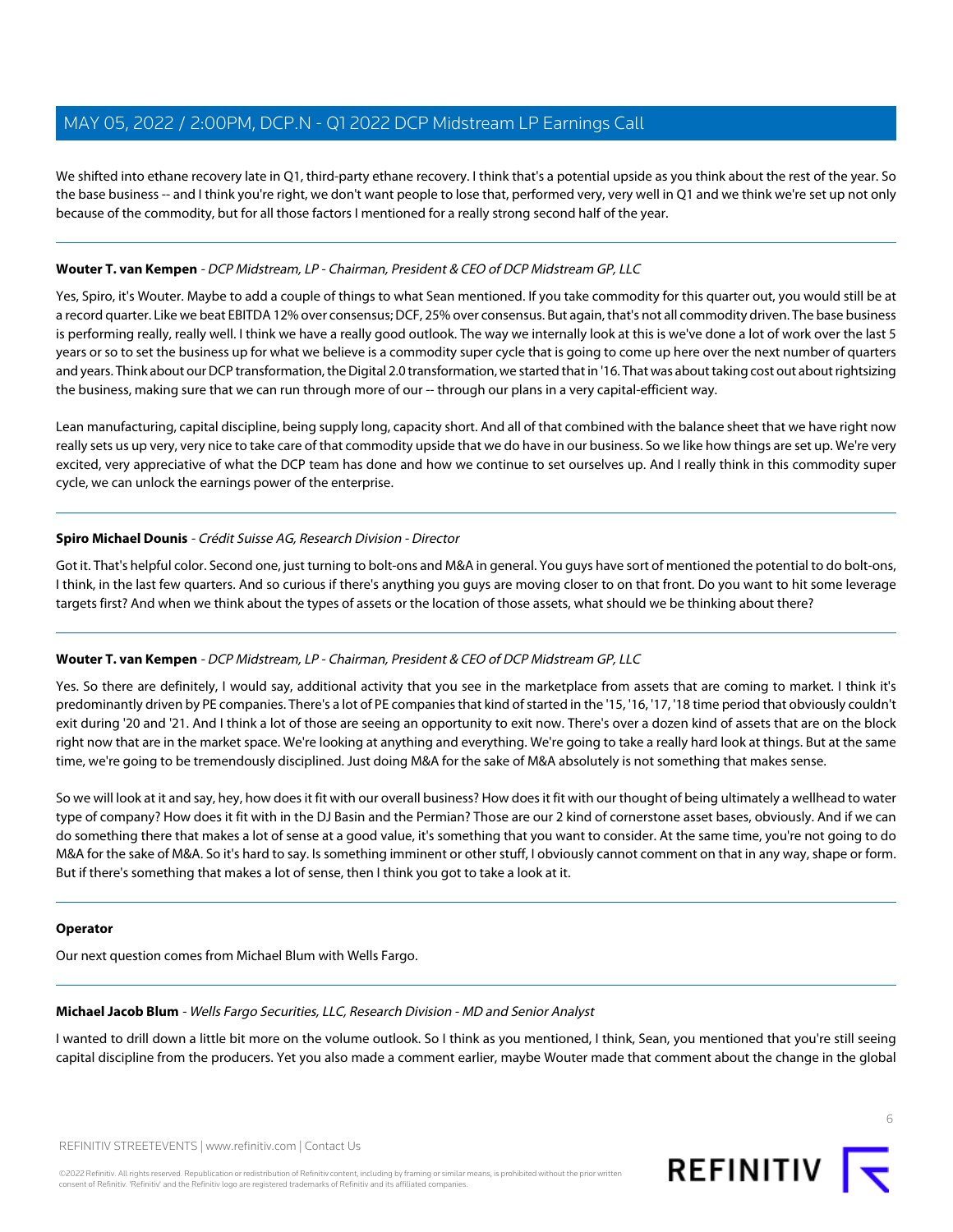market and clearly, there's a call on U.S. production. So just curious how you see that all shaking out in terms of how production plays out? And maybe if you have any color by basin, that would be great, too.

#### **Sean P. O'Brien** - DCP Midstream, LP - Group VP & CFO of DCP Midstream GP, LLC

Yes. And maybe I can start overall, Michael, around what we're seeing. We can talk a little bit about what we -- we're obviously talking to producers very frequently in this environment. So going forward, I refer back to what I said in February, with areas like the Delaware Basin and the DJ, producers are still -- there was growth baked in. If you listen to what they're saying on their calls, they're probably still in line with that type of growth. And as we talk to some producers, there is a little bit of a time frame on the big guys. Even if they decided to go and get some additional rigs going, that would take some time. That would hit later.

So for the remainder of this year, it feels to me that we are still -- what I'm seeing, we're still in line with that original guidance was 5% to 7% growth in areas like the Delaware and the DJ. And I would say that, that's still the case as we sit here today, maybe with some slight additional upside in terms of what some of the global economic factors you're talking about.

And a potential upside for us, and Wouter highlighted it in his remarks, is this Midland Basin. You're seeing a lot of activity in the Midland Basin. We have assets there. One of the interesting things about the Midland Basin is that we have some capacity that we can utilize. We've been very good in some of these other areas of getting our capacity at higher levels and utilizing offload. So that could be some upside. That actually started pre some of the global unrest, but you're seeing some of that maybe accelerate.

Mid-Continent and areas like the Eagle Ford and South, although we're very excited about the exit rates, they hung in really well, we're not expecting a ton of growth in those areas, but we're keeping an eye on those 2 regions. But again, still probably slightly better than what we -- what I would have given back in February. And maybe the biggest upside that we see is the pipelines. With some third-party volume growth, we're seeing the potential for obviously some additional volumes on Sand and Southern Hills, probably mostly directed towards Sand. And then as I mentioned, a big upside for the company is the fact that we're starting to see more recovery due to some demand issues and at times, the frac spread is driving it.

So I think the pipelines definitely could outperform this year. They definitely outperformed in Q1. Producers, again, holding the line. The big guys staying relatively disciplined. But we'll keep an eye on it, Michael. I think we're looking at our product replacement. We're looking at our growth capital, which is modest. But if we see any trends, obviously, we'll let you know in the next call. But so far, so good.

#### <span id="page-6-0"></span>**Operator**

Our next question comes from Gabe Moreen with Mizuho.

#### **Gabriel Philip Moreen** - Mizuho Securities USA LLC, Research Division - MD

If I can ask about, I think it looks like the commitment to paying off the \$0.5 billion maturity next year out of excess cash flow, can you talk about weighing that versus other opportunities for capital to return? If I'm maybe hearing correctly on this call, it seems like there's a further drive to deleveraging even maybe relative to before. A, is that related to investment grade? And then I'm also getting to investment grade. And then b, Wouter, I'm just wondering how you're defining mid-cycle at this point, whether, I guess, it's still the \$70 a barrel or \$3.50 gas for the 3.5x leverage target?

#### **Wouter T. van Kempen** - DCP Midstream, LP - Chairman, President & CEO of DCP Midstream GP, LLC

Yes, Gabe, I'll start. I would like to -- personally, I would like to take that \$0.5 billion out next year out of excess free cash flow. And I think it's important that in an environment like this, which is a high cycle environment, that you delever the company on an absolute basis, and you don't just delever

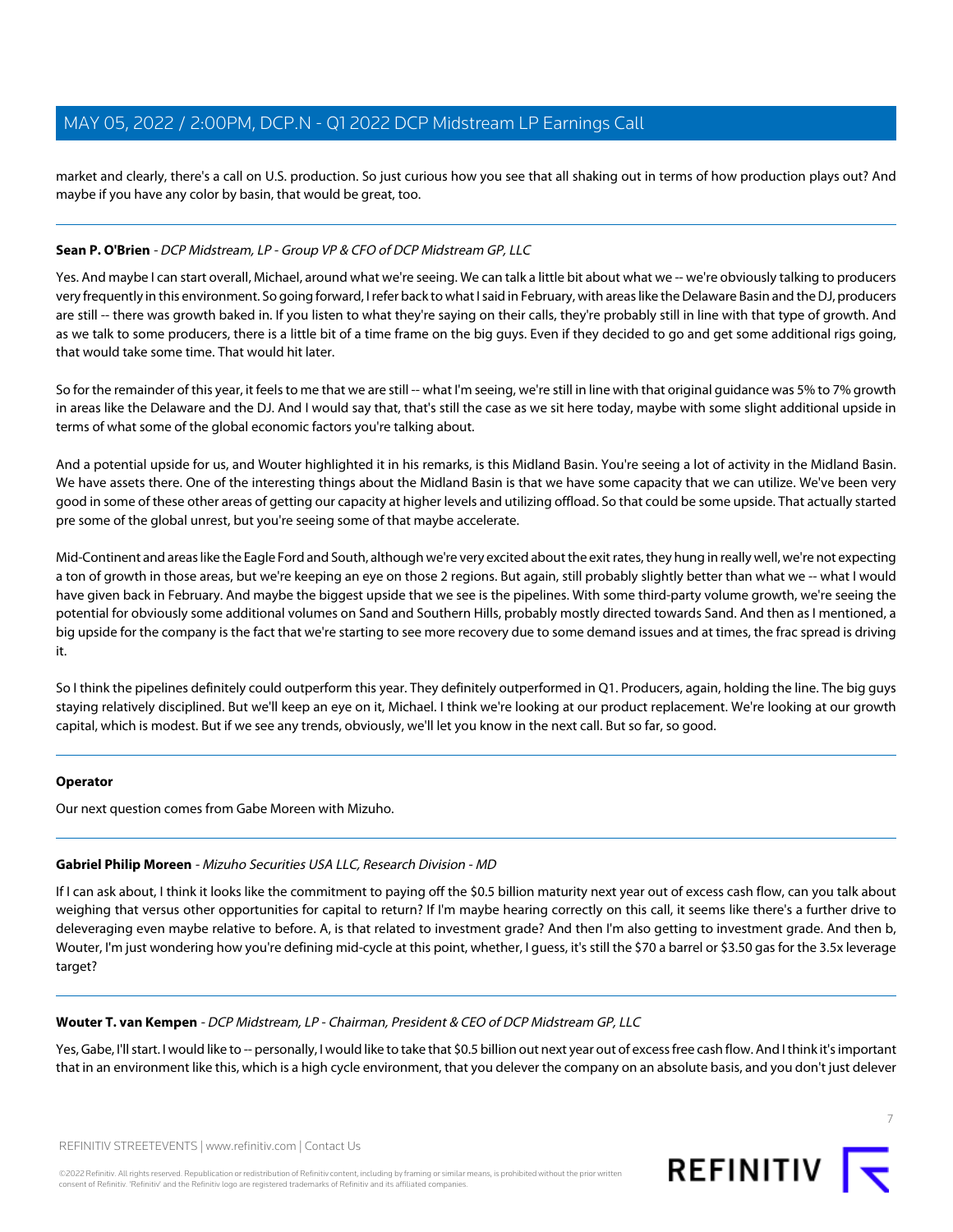the company by growing EBITDA. I'm like we've all been through these cycles, Sean and I have been through these cycles for over a decade together now, and just getting your leverage down via growing EBITDA but not reducing absolute debt, I don't think it's the right thing in a high cycle environment like you're sitting here today.

Black swans seem to always happen in our industry. The very definition and nature of a black swan is that you don't know when it happens and how it happens but you got to be ready for it. So I think this is an absolute opportune time to make sure that you get that balance sheet absolutely right. We're not running the company for this quarter or next quarter. We're running this company for next year, for the next 5 years and for the next decade. And you want to make sure that you set it up. So therefore, for us, taking this opportunity over this time to get the balance sheet correct, absolutely important. I think the rating agencies are going to follow suit. I think we are investment-grade rated metrics already. We have reduced our leverage almost by a full point in just 12 years by a full -- in 12 months in a full turn here. And we're going to be well below 3.0x here at the end.

So to your question of, well, what -- how do you define mid-cycle? I think it's hard to do that. I don't think \$8.50 natural gas and \$110 crude is mid-cycle. Something that's probably more in the 60-ish range on crude, \$4 range, \$3.5, \$4 of natural gas, something like that, probably feels a little bit better. I think the good thing from a timing point of view, Gabe, is we're going to be there really, really quickly. We're going to be, at the end of this year, we're going to be well below 3.0, probably somewhere in the mid-2s. And that gives you an unbelievable amount of flexibility.

I think we're set up well for a distribution increase in the second half. We've been talking about that for the last couple of quarters. I think you have more flexibility around growth, around M&A, around potentially doing something with the common or with the preferred. And I think that's where we want to be. We want to be in a place where the balance sheet is rock solid, really, really strong and you have all that flexibility. And we're going to be there very, very quickly based upon the quarter that we showed you here today as well as the outlook for the remainder of the year.

#### **Gabriel Philip Moreen** - Mizuho Securities USA LLC, Research Division - MD

And then maybe as a follow-up, if I could. Can you just -- and I think Sean mentioned about some of the working capital needs with collateral for the hedges. I don't know where things stand in terms of the marketing, how much working capital you using at \$8.50 gas either. So I'm just curious about talking about where the -- how much might be locked up in OCF versus DCF, if you will, for the quarter? And then also bigger picture, whether that matters at all for capital to return and how you're operating the business in a higher price commodity environment?

## **Sean P. O'Brien** - DCP Midstream, LP - Group VP & CFO of DCP Midstream GP, LLC

Yes, Gabe, this is Sean. In terms of it mattering, we keep an eye on it. Obviously, there are a lot of benefits and some temporary constraints that happen when you see gas double in price in a short period of time. So I mentioned -- we talked about it last year, collateral because we do run a balanced book, and I think that's important. You heard Wouter talk about investment grade. It's not just your metrics, it's the -- are you running -how consistent are your cash flows? Ours have been massively consistent. What's your diversity of your assets? We have massive diversity across portfolios. And do you have the value chain, different types of revenue streams, and we do. But one of the things that we are monitoring, it's not an issue, is the increase in working capital. That's one of the outcrops of the high commodity environment.

So you will see that. It was in my written remarks. We did see that uptick. You're right, it's probably predominantly tied to the gas move. We've got plenty of liquidity. I think I mentioned that we termed out our facility, our \$1.4 billion facility. By the way, we also tied that to some ESG metrics. We're proud of that. So you have -- we have plenty of liquidity. A couple of other things that the team has done, pretty interesting. You can hedge multiple ways, Gabe. We use, obviously, something like ICE, which does require collateral.

We're using banks more and more. We like that gives business to people that support us and the collateral requirements are much more diminished when you're utilizing banks to hedge. But it's very manageable. And I think, to be specific, we saw an uptick in Q1 versus last year on the collateral requirements, obviously, with commodity running. But we still delevered almost \$100 million, so -- in Q1. So obviously, we're still have plenty of excess free cash flow after we're done dealing with collateral requirements.

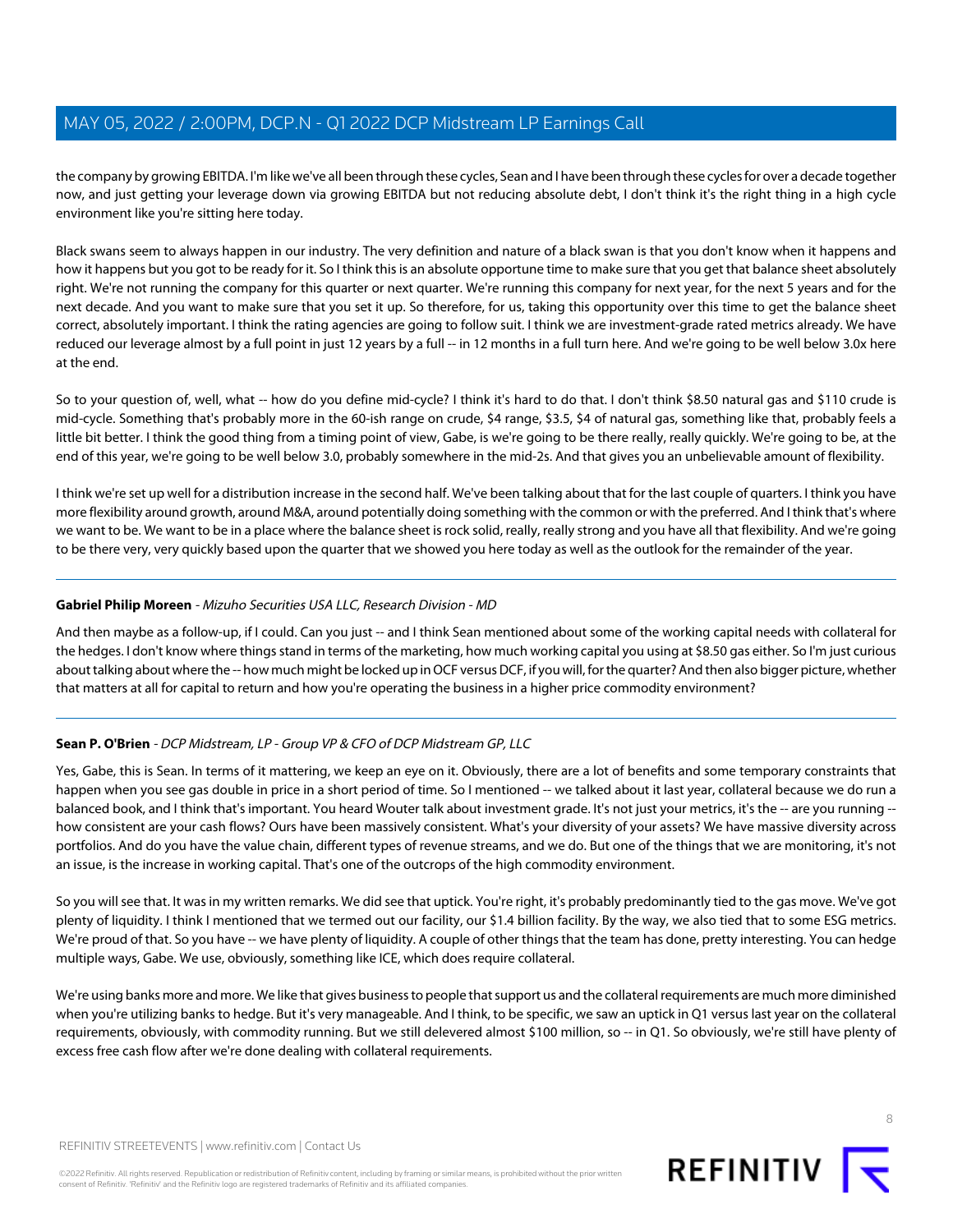The last thing I would tell you is, when we model the remainder of the year, if you think about when a lot of those hedges were put in place, Gabe, the lower priced hedges that were put on 2 years ago, 3 years ago roll off. A bunch of them roll off in Q2 and then a significant portion rolls off by the end of the year. So as you're putting hedges on, you're putting them on at higher prices just because the environment is strengthening. So something we're monitoring. It's not something that I worry about. It's temporary. It should remedy itself in a big way by the end of the year, and we have plenty of liquidity to address it.

#### **Wouter T. van Kempen** - DCP Midstream, LP - Chairman, President & CEO of DCP Midstream GP, LLC

Yes. I think the other thing is that, just to make sure to add to what Sean said, I'm like we still have a good chunk of open commodity position. So yes, there is a downside to \$8 natural gas as it pertains to your working capital needs in your hedge book. But we're also clearing a tremendous amount of volume in our POPs at \$8 natural gas, which is pretty attractive. So all in all, it's a good problem to have, but we obviously got to watch that working capital need.

#### **Gabriel Philip Moreen** - Mizuho Securities USA LLC, Research Division - MD

And just so to be clear, leverage probably would have been 3.1x or 3.2x, presuming none of this working capital needed to be posted or whatever. Is that a fair statement?

#### **Sean P. O'Brien** - DCP Midstream, LP - Group VP & CFO of DCP Midstream GP, LLC

That's a fair statement.

#### <span id="page-8-0"></span>**Operator**

(Operator Instructions) Our next question comes from Michael Cusimano with Pickering Energy Partners.

#### **Michael Raphael Cusimano** - Pickering Energy Partners Insights - Research Analyst

Given the weather impacts on first quarter volumes, can you give us an indication maybe on where 1Q exit was or maybe just what the impacts were by basin, so we can get a sense of what -- where we're looking heading into 2Q?

## **Sean P. O'Brien** - DCP Midstream, LP - Group VP & CFO of DCP Midstream GP, LLC

Yes. So the biggest impacts were tied to the North. We saw a lot of weather in the DJ Basin. And again, that was in February. So when we -- the North had recovered pretty significantly. If you're thinking of exits coming out of Q1, we were not quite but probably back where we thought we'd be. And then the Permian saw some weather, and I think the Mid-Continent had a little bit as well. And it took a little bit longer, I think, to get the Permian back up and running. But as we sit here today, we are -- we had given that 5% to 7% increasing growth in those 2 particular areas. We're back on track for that 5% to 7% growth. So we kind of held the line a little bit in Q1 versus growing.

So I think it may have even been in our written remarks, there was a little bit of a delay. Weather pushed back that growth that we were expecting to occur in Q1 and it's now pushed into Q2, but -- as people had to shut in and take some time to get volumes back online. Areas like the Mid-Continent and the Eagle Ford, less impactful for the most part and we saw those kind of hanging in. We're much closer to where we thought when we gave guidance in February. And again, as I mentioned, the exit rates out of those areas, we were pretty pleased with coming out of the South and the Mid-Continent. So back on track, probably held the line more versus growing, and we expect that growth now to start occurring and we're seeing some pretty good signs early into Q2 so far.



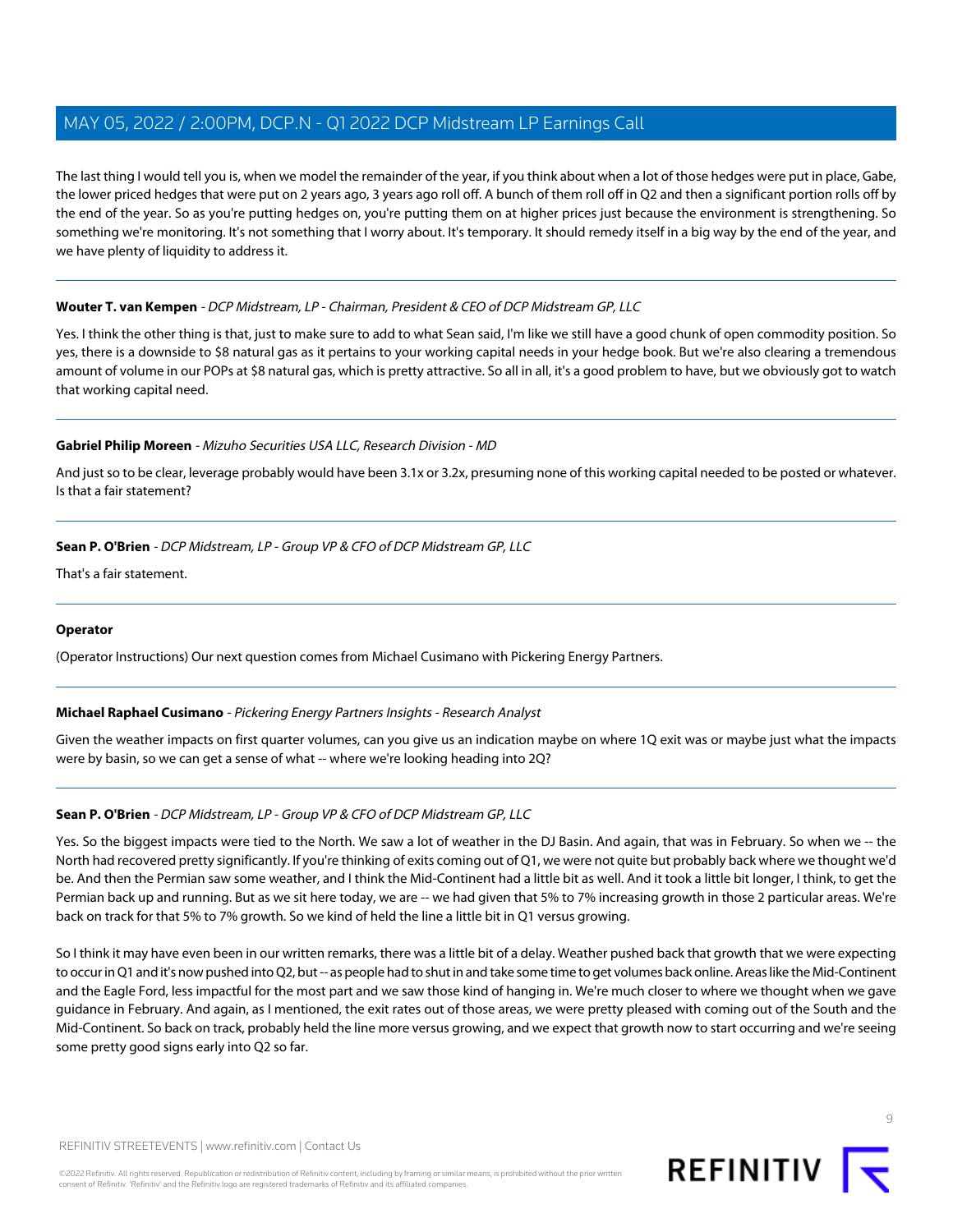#### **Michael Raphael Cusimano** - Pickering Energy Partners Insights - Research Analyst

Okay. Great, Sean. And then a quick follow-up. On the sensitivity that you all give, is there any variability that I have to consider as commodities run to the levels that we are at today, like when I'm mark-to-market, I get north of \$300 million increase versus the \$200 million plus that you all lay out. So I'm just trying to wonder, is that a linear sensitivity? Or is there any headwinds that I need to consider?

#### **Sean P. O'Brien** - DCP Midstream, LP - Group VP & CFO of DCP Midstream GP, LLC

It's generally linear I mean, there's a couple of things to consider. We give those sensitivities. They're very strong sensitivities. Wouter mentioned him and I have been doing this for over a decade. We've been giving those sensitivities for over a decade. And if I stress test them back over time, they work very, very well. Clearly, depending on the day you use, you can come up with much more. Yes, I want to make sure people understand, we said \$200 million plus. That's going to depend on what day you're using, what forward you're using. I think if I use yesterday's forward, we are significantly above, much closer to the numbers that you had.

The only thing I will tell you that can change, and we've never really modified the sensitivities, would be if you had a massive sale of some assets that changed your open position or you had a big acquisition that brought assets in. But aside from that, they have worked really, really well over the years. And I think you're right. I mean on certain days, it's worth much more than the \$200 million. Again, that's why we highlighted \$200 million plus.

#### **Wouter T. van Kempen** - DCP Midstream, LP - Chairman, President & CEO of DCP Midstream GP, LLC

Yes. I think, Michael, here's the interesting thing, correct? It's always, hey, whose curve do you use and when do you use it? If you look at natural gas alone, last Friday, natural gas was at \$7.50 and we, yesterday, were at \$8.70 for natural gas, that's \$1.20. So think about that radical movement, like we haven't really seen moves like that for a long, long time. So it all depends on, hey, when do you take that curve and whose curve do you use, obviously, but you're absolutely right. If you kind of look at where you are at the spot right now at \$8.25 on natural gas, that \$200 million plus number that we gave you is significantly higher than that.

#### <span id="page-9-0"></span>**Operator**

Our next question comes from James Carreker with U.S. Capital Advisors.

#### **James Eugene Carreker** - U.S. Capital Advisors LLC, Research Division - Executive Director

Just wanted to follow up on the announcement with the DJ offload capacity. I guess how long does that set you guys up for are you thinking about in terms of your volume growth? Does it delay the time that you would need to think about putting new facilities into service? Any other just thoughts broadly about that announcement?

#### **Wouter T. van Kempen** - DCP Midstream, LP - Chairman, President & CEO of DCP Midstream GP, LLC

Yes. Why don't I take that one, James. I think what's nice about this kind of DJ, we -- our systems are chockablock full. So we're in a really great position. Our producer customers are seeing some nice growth in a reasonable rate kind of going forward. But we are surrounded in the DJ Basin with a number of midstreamers that do have open capacity. So this is a really just prime example of where you can use a supply-long, capacity-short strategy where it still works.

And like gathering and processing is really a real estate business. So you can be in a certain ZIP code and things are tight and you can go move 50 miles over and there's open capacity somewhere. This is a good example of where we can do a, not even a low capital. This is a 0 capital, 100 million

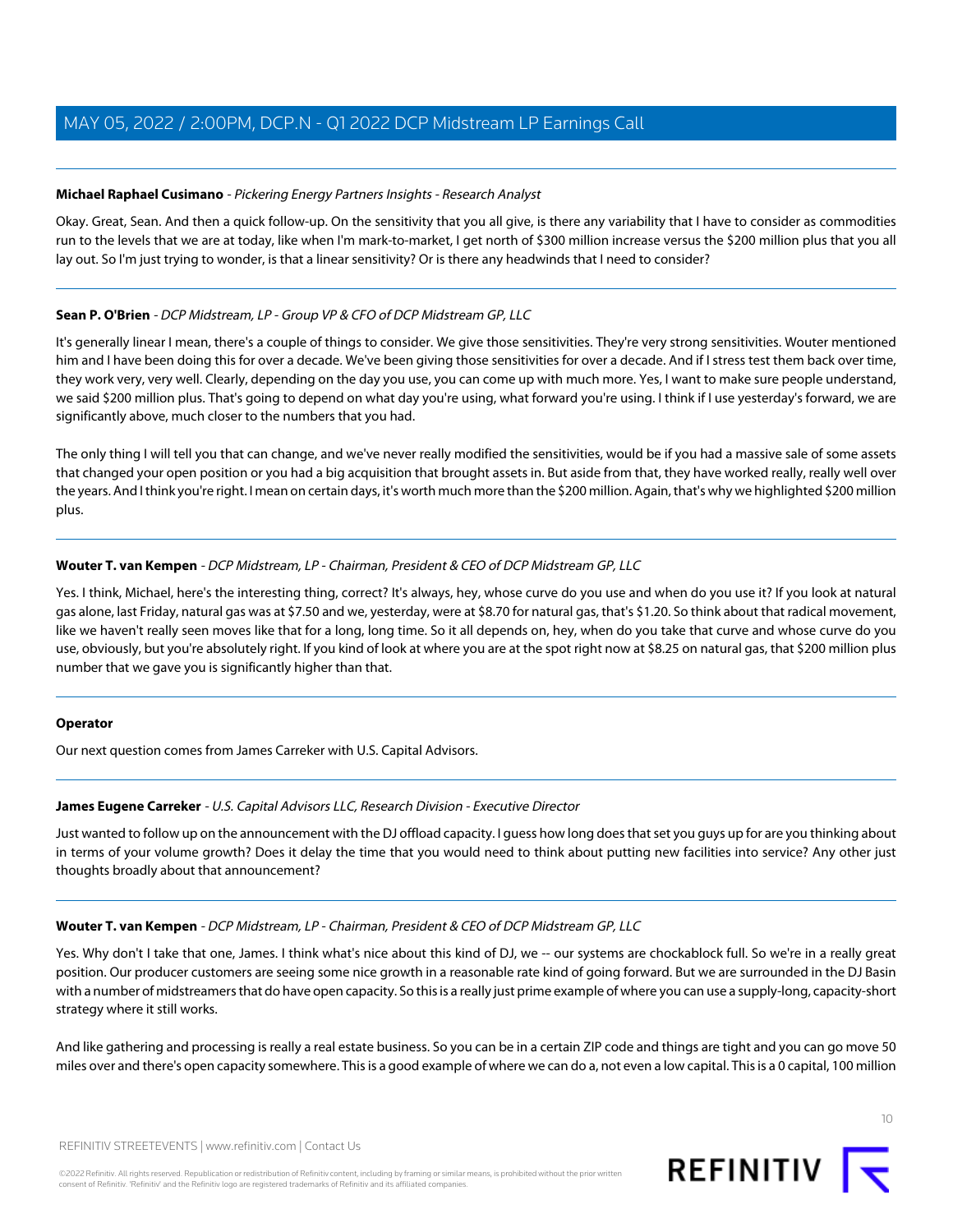a day addition that we have, where we can make sure that our producer customers can continue to grow, where we don't overbuild and build for the sake of building. And what it gives, it gives us more runway to kind of think about, hey, how is the basin going to develop? We are going to invest a decent number in gathering infrastructure in the DJ Basin to make sure that they can move all of this gas. We are still continuing to work and look over the horizon and say, do we need to build another plant in the DJ Basin? So our engineering teams, our commercial teams are all working together with our producer customers to look at that. That plant is still a bit away, but this gives us tremendous amount of flexibility of zero capital, favorable terms.

Remember that we probably have almost a full plant now that we're using and offloading where we didn't have to spend \$1 of capital. The residue gas goes into our pipeline. The NGLs go into our pipeline. And then we make a nice margin over and above the processing fee that we're paying. So it really is a win-win-win. And we're going to continue to look at further out the need to potentially build a plant. And that would be pretty exciting. And like that's the business that we're in.

#### **James Eugene Carreker** - U.S. Capital Advisors LLC, Research Division - Executive Director

Yes. I appreciate that color. And then maybe just following up on a comment you made about potentially expanding GCX. Is that something that you guys would need in order to facilitate your own volumes or -- and can you also just broadly talk about how you guys are positioned for Permian gas takeaway? And what is the contract status for some of your own pipelines out of the Permian?

#### **Wouter T. van Kempen** - DCP Midstream, LP - Chairman, President & CEO of DCP Midstream GP, LLC

So we are very well set up for our own equity gas between GCX and our ownership in GCX and the capacity that we took on GCX, our Guadalupe pipeline that we have. So we are tremendously well set up. And so we like the position that we are in for our equity gas. As it pertains to Gulf Coast Express, hey, over the next kind of couple of weeks, we hope to go out with an open season. There's definitely a lot of interest in the marketplace. I think the good thing about GCX is it's -- you don't have to go through a lot of right-of-way. There's not a lot of uncertainty. It's a fairly quick-to-market solution.

So we're going to run that open season. And then as part of that open season, we're going to see how much interest there is so far. It seems like there's a good chunk of interest in the marketplace. And then as a partner, we will have to evaluate an investment opportunity that we like to actually own more off that GCX. I would say, in general, we like the asset. It's a great strategic fit with our asset base. It's fee-based. It complements the portfolio. So I think GCX set up very well. Great that we have a project like GCX and a couple of other ones like that where we can give producers residue takeaway capacity fairly speedy versus new builds, because that is what the Permian needs. The Permian does need takeaway. And I think we're in a prime position to offer that to our producer customers. And from our equity gas position, we are in a really good place today already and for the next number of years.

#### **James Eugene Carreker** - U.S. Capital Advisors LLC, Research Division - Executive Director

Got you. And then any update on how well contracted Guadalupe is, I guess, over the next couple of years?

## **Sean P. O'Brien** - DCP Midstream, LP - Group VP & CFO of DCP Midstream GP, LLC

Yes, we took it, James -- coming out of Uri last year, we took -- there was a great opportunity, obviously, for people came in for demand, right, to contract out. So we did contract -- took advantage of that. We were able to contact -- or contract out Guadalupe over the next 5 years. We always take a very long view approach on our contracts there. So it's fairly well contracted up. We still -- it's similar to the company in terms of the overview. A lot of fee-based contracts set in place with some upside. I think as you go out 4 years, it starts to open up even more 4 years and beyond. And already, we're seeing interest in continuing to fill some of that. But over the next few years, we're in great shape, fairly well contracted with some upside if there's some disruptions that we're able to take advantage of.